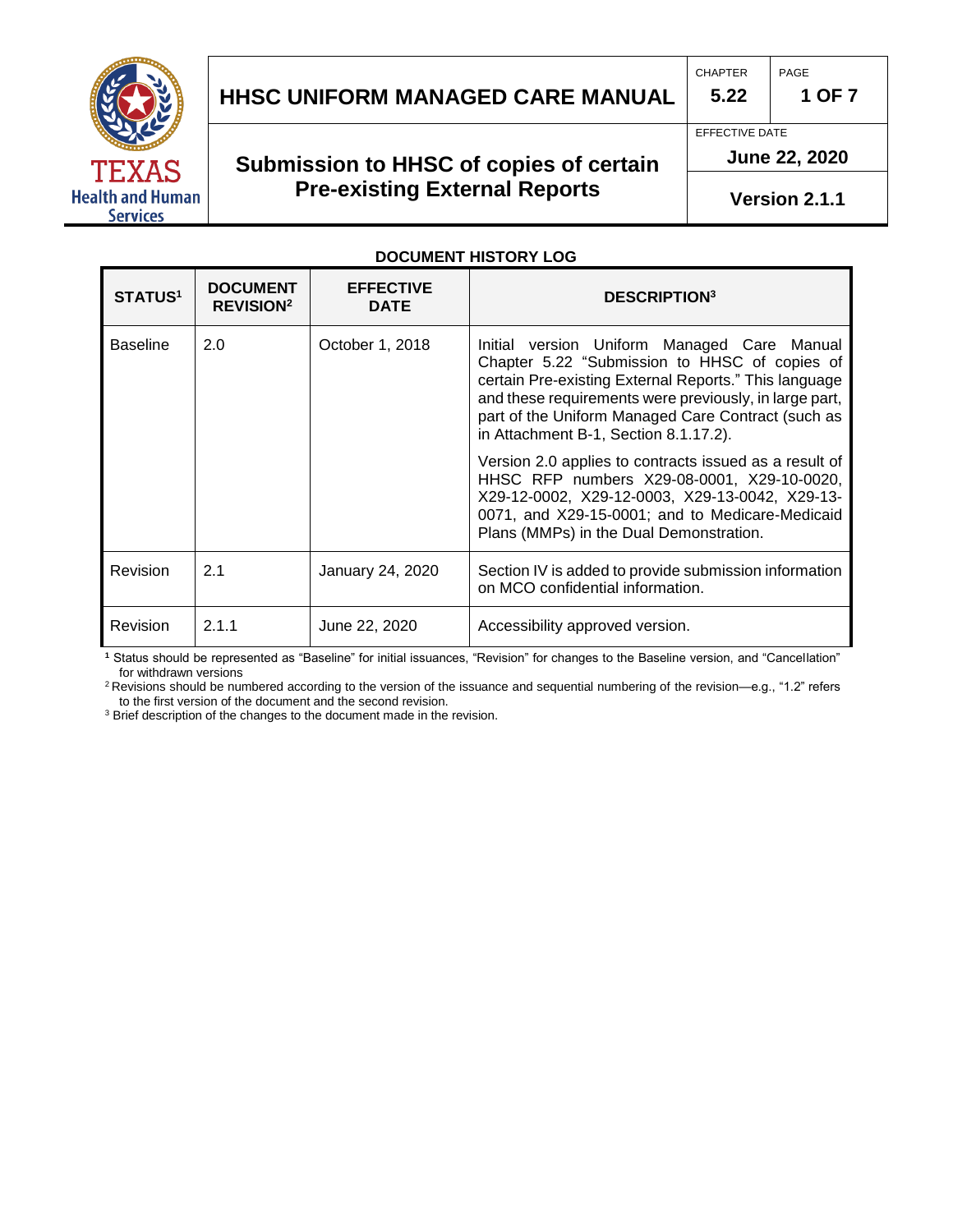

#### **Applicability of Chapter 5.22**

This chapter applies to the Managed Care Organizations (MCOs) participating in the STAR, STAR+PLUS (including the Medicare-Medicaid Dual Demonstration), CHIP, STAR Kids, and STAR Health Programs and to Dental Contractors providing Children's Medicaid and CHIP Dental Services to Members. In this chapter, references to "CHIP" apply to CHIP and CHIP Dental Contractors. References to "Medicaid" apply to the STAR, STAR+PLUS, STAR Kids, and STAR Health Programs, and Medicaid Dental Contractors. The term "MCO" includes health maintenance organizations (HMOs), exclusive provider organizations (EPOs), insurers, Dental Contractors, Medicare-Medicaid Plans (MMPs), and any other entities licensed or approved by the Texas Department of Insurance. The requirements in this chapter apply to all MCO Programs, except where noted.

#### **Background**

MCOs generate financial and related reports for agencies or audiences other than the Health and Human Services Commission (HHSC) that are relevant to HHSC's monitoring of the MCO's financial position or that of its ultimate parent. MCOs must copy certain of those reports to HHSC after submitting them to their primary audience. Requirements for the submission to HHSC of copies of such reports are described below.

These requirements do not apply to the reports that are generated specifically for HHSC and are detailed elsewhere within Chapter 5 of the Uniform Managed Care Manual, including:

- Financial Statistical Reports (FSRs) see UMCM Chapter 5.3.1
- Claims Lag Reports (CLR) see UMCM Chapter 5.6.2.
- MCO Disclosure Statement see UMCM Chapter 5.3.2
- Affiliate Report see UMCM Chapter 5.11
- Audit Reports see UMCM Chapter 5.3.11
- Report of Legal and Other Proceedings and Related Events see UMCM Chapter 5.8
- Third Party Recovery (TPR) Report see UMCM Chapter 5.3.4
- Medical Loss Ratio (MLR) Report see UMCM Chapter 5.3.13

**I. Existing reports related to the Texas Department of Insurance or to similar entities in other states.**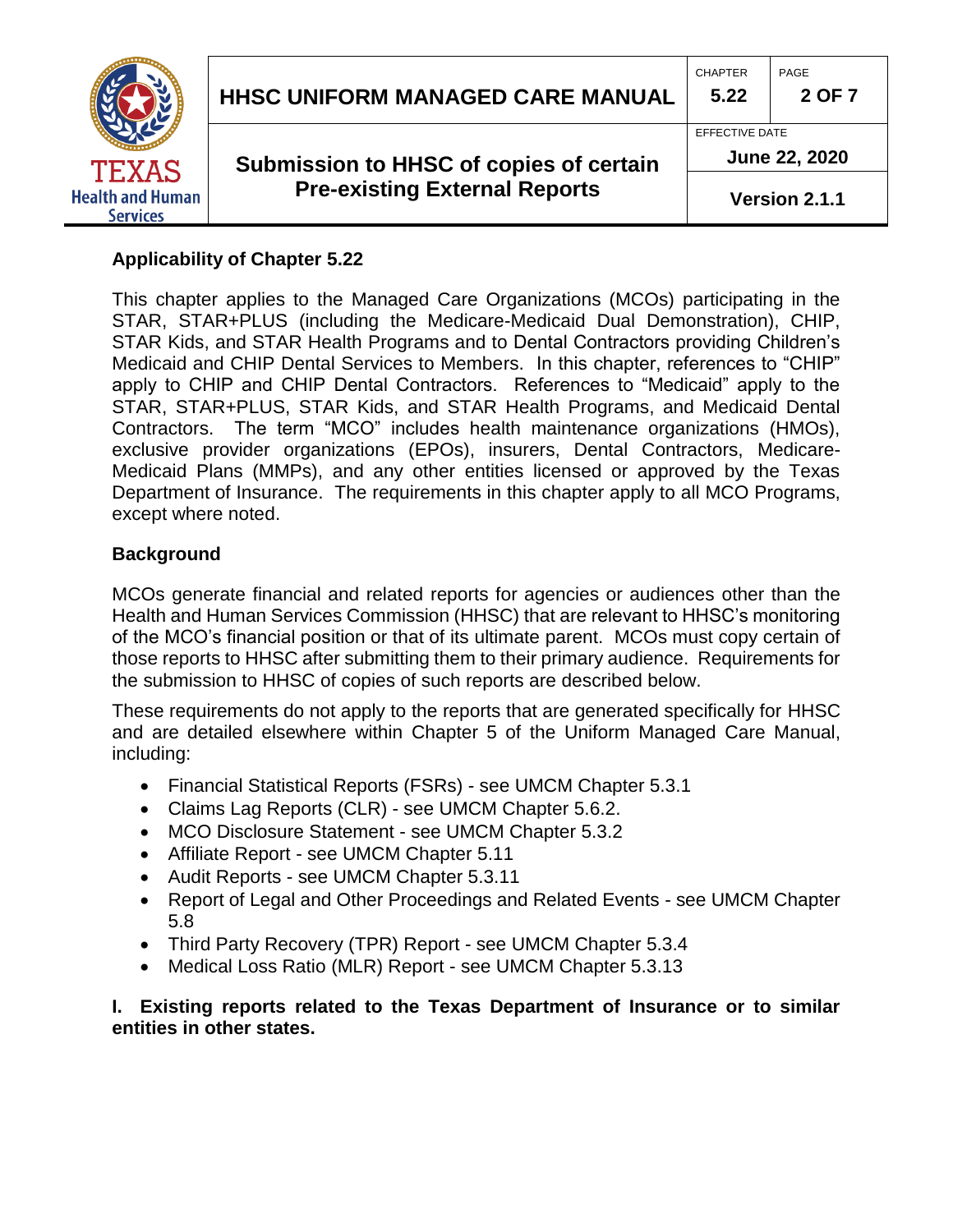

# **HHSC Uniform Managed Care MANUAL HHSC UNIFORM MANAGED CARE MANUAL 5.22 3 OF 7**

## **Submission to HHSC of copies of certain Pre-existing External Reports**

EFFECTIVE DATE

CHAPTER **PAGE** 

**June 22, 2020**

**Version 2.1.1**

- (a) TDI Financial Filings The MCO must provide HHSC with a full and complete electronic copy, in text-searchable format, of the following information no later than 10 Days after the MCO's submission to the Texas Department of Insurance (TDI):
	- 1. The "*Health Annual Statement*" and the "*Annual Audited Financial Report*," including all related schedules, attachments, exhibits, supplements, management discussions, and supplemental filings, and any other annual financial filings, including any filings that may take the place of the above-named annual financial filings and any financial filings that occur less frequently than on a quarterly basis;
	- 2. The annual figures submitted to TDI for controlled risk-based capital; and
	- 3. The TDI-required submission of quarterly financial statements.

Additionally, if the MCO is a foreign carrier (i.e., it is domiciled in another state), the MCO must submit copies of any filings with the National Association of Insurance Commissioners (NAIC) and the financial statements filed with the state insurance department in its state of domicile no later than 10 Days after submission to NAIC or the state of domicile.

Notwithstanding the 10 Day deadline described above, the MCO must notify HHSC as soon as it is aware, but by March 31st of each year at the latest, if it will not be filing its most recent annual statements by March 31st of that year. Similarly, the MCO must notify HHSC by June 30th each year if it will not be filing its most recent Annual Audited Financial Report by that June 30th. The MCO's notice should include an expected submission date, and an explanation for late filing date.

(b) Registration Statement (Form B) – The MCO must submit to HHSC a full and complete electronic copy, in text-searchable format, of its state insurance department registration statement, known as Form B in Texas, filed with the insurance regulatory authority of its domiciliary jurisdiction, all amendments to Form B, and any other related or similar information filed.

Exceptions to this requirement are those MCOs that are either (i) part of a county hospital district (CHD) or other governmental entity or (ii) a stand-alone entity with no parent or other Affiliates. If the MCO is excepted from the TDI Form B filing requirement, the MCO must demonstrate that it is exempt and explain the nature of the exemption.

The Form B is filed in three forms: (i) the initial registration; (ii) the annual amendment; and (iii) the complete restatement of registration, which occurs every five years and was last due to TDI by approximately May 2015. For purposes herein, the MCO must submit: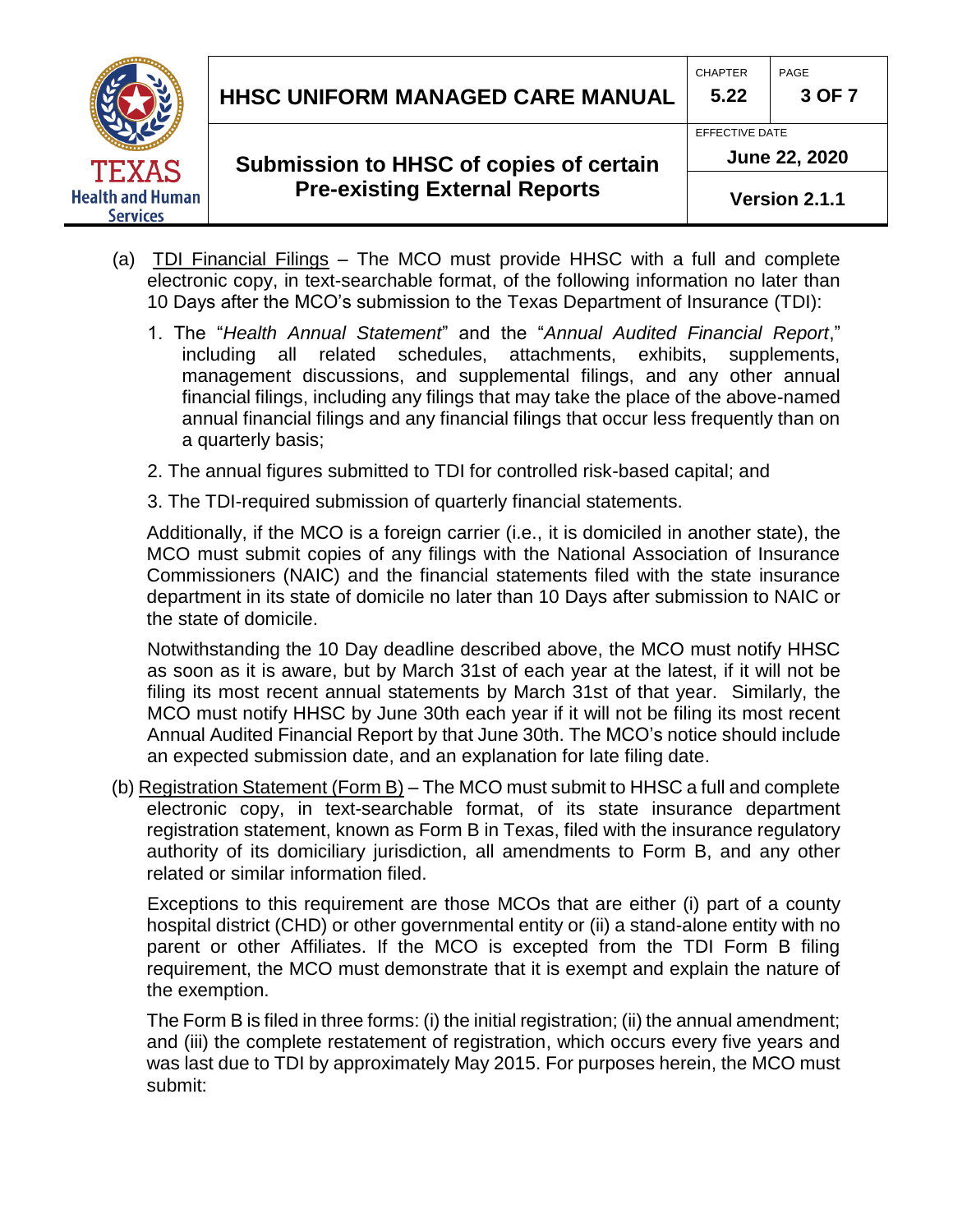

## **HHSC Uniform Managed Care MANUAL HHSC UNIFORM MANAGED CARE MANUAL 5.22 4 OF 7**

## **Submission to HHSC of copies of certain Pre-existing External Reports**

CHAPTER | PAGE

EFFECTIVE DATE

**June 22, 2020**

**Version 2.1.1**

- 1. The complete registration restatement that was due to TDI by approximately May 2015;
- 2. Each annual registration amendment form (which is due to TDI within 120 days of the end of the MCO's parent's fiscal year), commencing with the most recent one that the MCO has filed (subsequent to May 2015);
- 3. Future complete five-year registration restatements (the first of which will be due to TDI by approximately May 2020); and
- 4. Any other registration statement amendments or restatements that may be submitted to TDI, per TDI regulations.

If the MCO was not yet subject to TDI requirements with respect to the May 2015 registration restatement, it must submit its initial registration.

If the MCO anticipates that the registration statement annual amendment form will be filed at some other date than approximately 120 days after the end of the parent's fiscal year, then the MCO must notify HHSC of the anticipated filing date.

All registration statement submissions required herein are due to HHSC by the later of: (i) 10 Days after the MCO's submission of the item to TDI or (ii) the dates identified in this section.

(c) TDI Examination Report - The MCO must furnish HHSC with a full and complete electronic copy, in text-searchable format, of any examination report issued by TDI, including the financial, market conduct, target exam, and quality of care components, and corrective action plans and responses. The MCO must submit this information to HHSC no later than 10 Days after the MCO receives the final version of the examination report from TDI. The MCO must submit the most recent such examination report issued, even if that report was issued a number of years prior.

The MCO must provide HHSC with a copy of any similar examination report issued by a state insurance department in any other states where the MCO operates a Medicaid, CHIP, or other managed care product. These reports are also due to HHSC no later than 10 Days after the MCO receives the final version of the examination report.

Each September 1st, the MCO must notify HHSC of the anticipated date of the next issuance of a state department of insurance financial examination report, unless the last submitted financial examination report is less than 2 years old. This annual notification should include a list of any other states in which the MCO is potentially subject to such examination reports or a statement that there are no other states.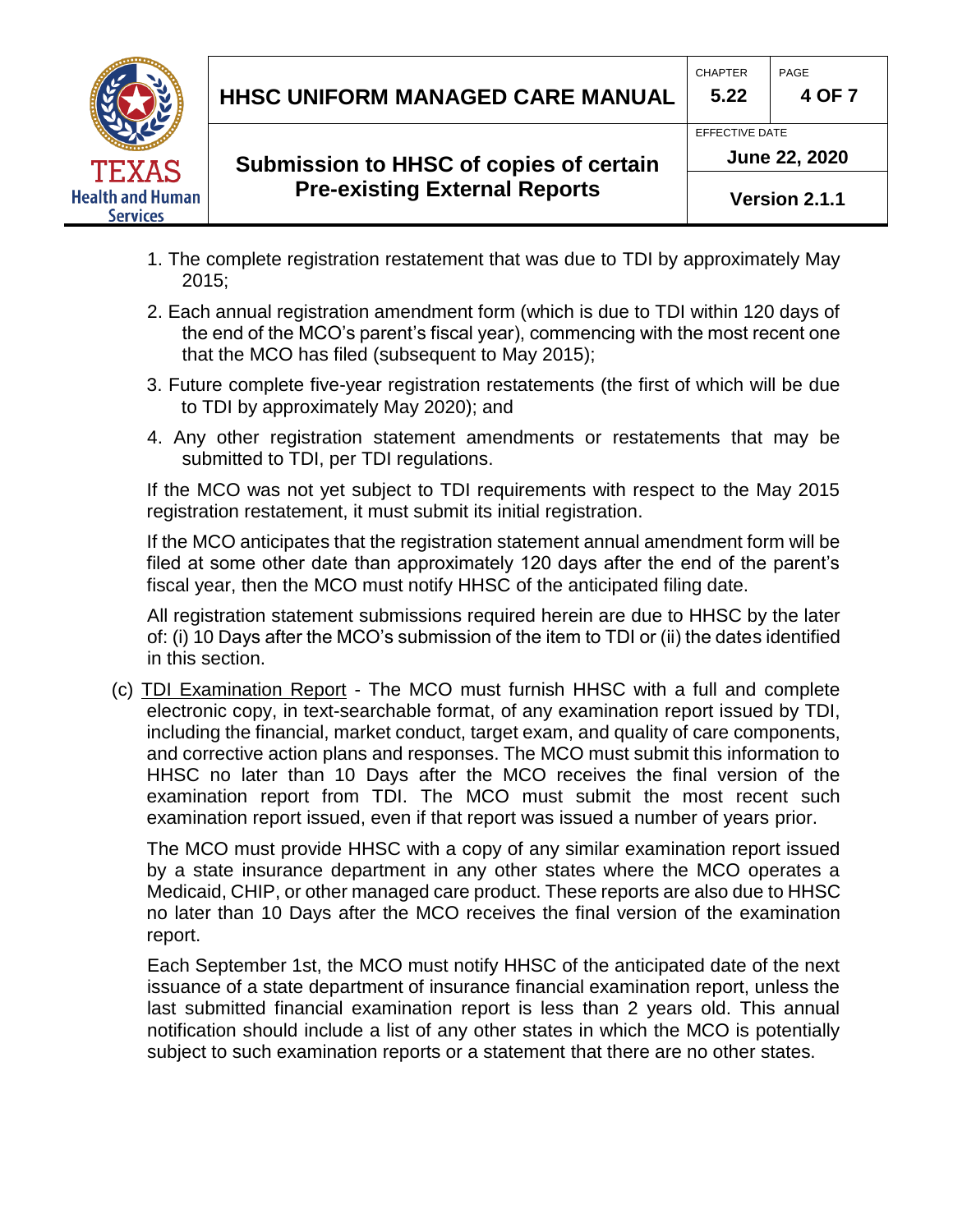

## **II. Filings with other entities and other existing financial reports.**

The MCO must submit a full and complete electronic copy of each of the following reports or filings that may exist and that pertain to either the MCO or to its ultimate parent:

- (a) SEC Form 10-K For a publicly-traded (stock-exchange-listed), for-profit corporation, submit the most-recent annual SEC Form 10-K filing. A *direct* link to the *specific* Form 10-K on the SEC's EDGAR website will suffice; an MCO shall not submit a link to a listing of various reports or to a link that is not to the SEC's site. Along with the link, the MCO must state the date that the Form 10-K was filed with the SEC, the periodending date of the fiscal year covered, and whether or not it is an amended filing. If the Form 10-K is not available four months after the end of the entity's fiscal year, the MCO must notify HHSC in writing as to when it will be released and explain its delay.
- (b) IRS Form 990 For tax-exempt or nonprofit entities, submit the most recent annual IRS Form 990 filing, complete with all attachments and schedules. The file submitted must be text-searchable. If both the MCO and its ultimate parent file a Form 990, then both Forms 990 must be submitted. If either the MCO or its ultimate parent is a nonprofit (and is not part of a CHD), and no Form 990 is required to be filed by that entity, explain why. If the Form 990 is not available four months after the end of the entity's fiscal year, the MCO must notify HHSC in writing as to when it will be released and explain its delay.
- (c) "Comprehensive Annual Financial Report" (CAFR) or similar government financial report - If the MCO is a nonprofit entity that is a component or subsidiary of a CHD or a government entity, then submit the annual financial statements as prepared under the relevant rules or statutes governing the annual financial reporting and disclosure for the MCO and/or its parent hospital district, including all attachments, schedules, and supplements. The file submitted must be text-searchable.
- Note: Most MCOs will submit *one* of either II(a), (b), or (c) above, depending upon the type of organization of the MCO and its ultimate parent.
- (d) Annual Report The MCO must submit this report if: (1) it exists; (2) it is different than or supplementary to the other financial statements submitted under II(a), (b), or (c) above; and (3) it is distributed to shareholders, customers, employees, owners, parents, banks or creditors, donors, the community, or any regulatory body or constituents, or it is otherwise externally distributed or posted.

Additionally, *if the MCO has nothing to submit with respect to items II(a) through II(c) above, then it must submit something under this item II(d)*. Under no circumstances should all of items II(a) through II(d) come up blank or not applicable. If there is nothing to submit under items II(a) through II(c), the MCO must submit under II(d) a separate set of audited financial statements from the MCO's auditor, including the auditor's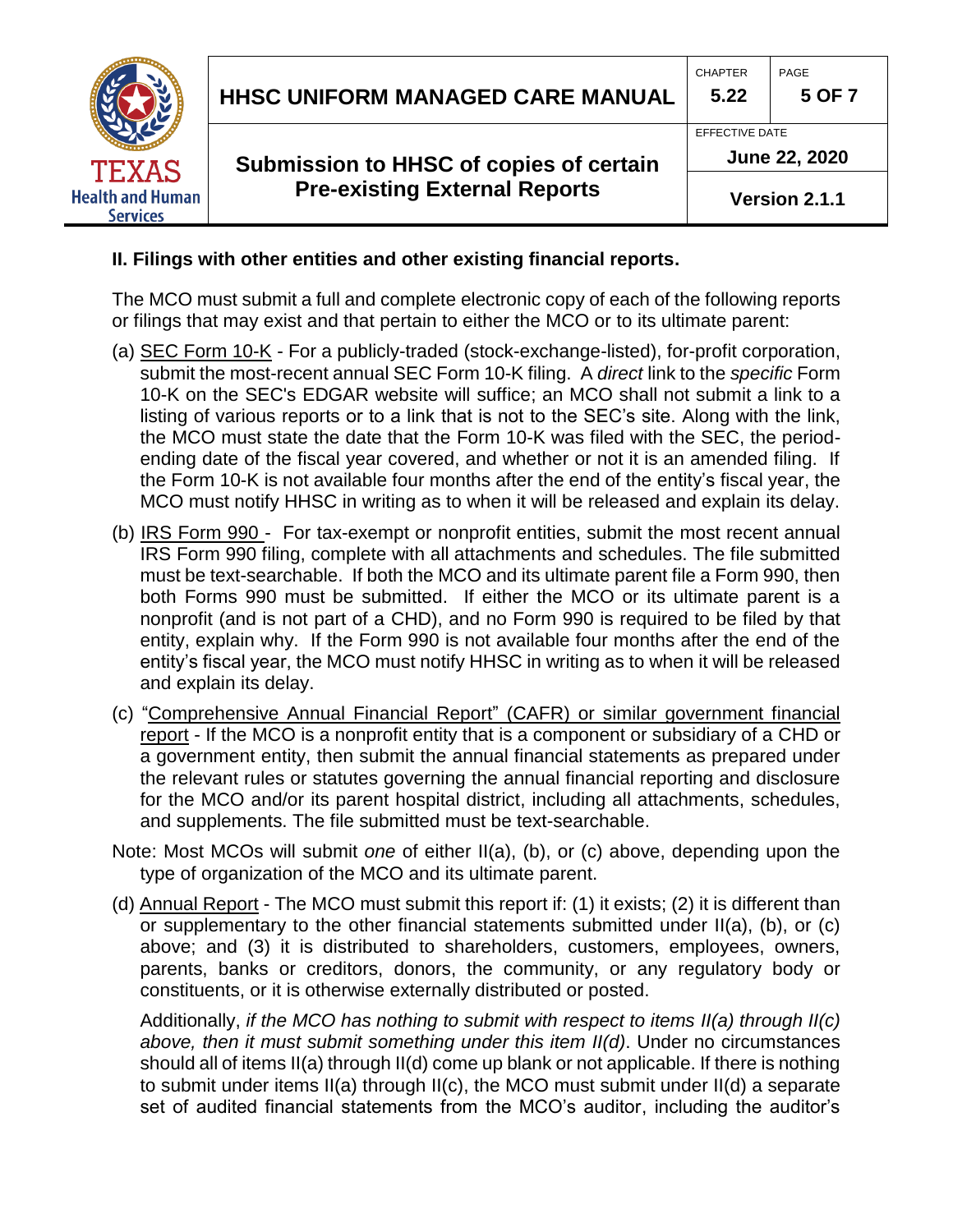**Health and Human Services** 

## **HHSC Uniform Managed Care MANUAL HHSC UNIFORM MANAGED CARE MANUAL 5.22 6 OF 7**

### **Submission to HHSC of copies of certain Pre-existing External Reports**

EFFECTIVE DATE

CHAPTER **PAGE** 

**June 22, 2020**

**Version 2.1.1**

cover letter, and all schedules, attachments, analysis, discussion, notes, and supplementary materials. If such audited statements do not exist, then the MCO must contact HHSC well in advance of the due date, for written permission to submit a copy of federal income tax returns or other HHSC-approved documentation.

(e) Bond or debt rating analysis - If the MCO or its ultimate parent has been the subject of any bond rating analysis, ratings affirmation, write-up, or related report, such as a report by AM Best, Fitch Ratings, Moody's, or Standard & Poor's, the MCO must submit the most recent and complete report from each rating entity that has produced such a report. If no such report has been issued in the past seven years, the MCO must so state.

The MCO must submit all of the reports or filings under part II to HHSC no later than 10 Days after such report is filed or otherwise initially distributed. Each report should include all exhibits, attachments, notes, supplemental data, management letters, auditor letters, and any updates, revisions, clarifications, or supplemental filings. If the reporting entity has a regular required due date for any of the part II reports and receives an extension on the filing deadline, the MCO must notify HHSC of any such extension and the estimated revised filing date.

#### **III. Annual listing of these financial and related reports**

With respect to the reports required in this chapter, the MCO must also submit to HHSC by September 1st each year three lists:

- (a) List of prior year reports generated. This list must show which reports under parts I and II above have been generated or received by the MCO or its ultimate parent during the past twelve months. The MCO must also note the date of the fiscal year end for each of the MCO and its ultimate parent.
- (b) List of prior year reports submitted to HHSC. This list must show which reports listed under part (III)(a) above have been sent to HHSC. For each report sent, the MCO shall include the date sent and the names of HHSC staff (or the name of the upload-folder address) that copies were sent to; and
- (c) List of forthcoming year reports. This list must show which reports required under parts I and II above are anticipated over the course of the next twelve months, and the estimated date or date range for each.

IV. When submitting any report required by this chapter, the MCO should mark and label as confidential any information the MCO believes is confidential and should not be released to the public, except in accordance with the Texas Public Information Act, Tex. Gov't Code Chapter 552. The MCO's statement that information is confidential will alert HHSC of potentially-confidential information that should be sent to the Texas Office of